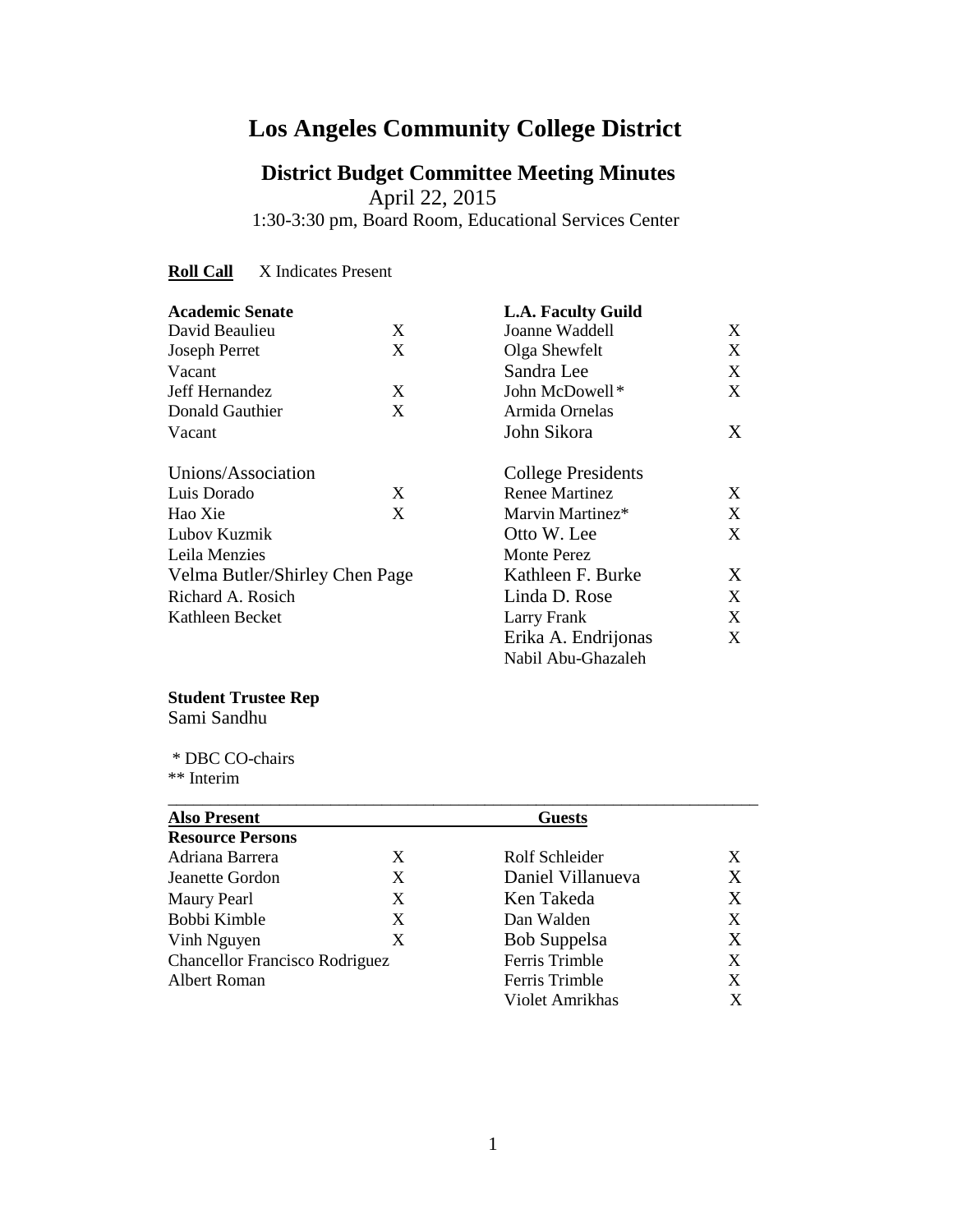- **1. Call to Order** by DBC Co-Chair Mr. John McDowell at 1:35 pm.
- **2. M/S/P Agenda** approved as presented.
- **3. M/S/P Approval of Minutes –** Minutes of March 18, 2015 were approved with following corrections:
	- Page 1, Item  $\# 3$ , minutes of February 18, 2015
	- Page 3, Item # 7, Corrected motion (M/S/P) Advance to **all** colleges \$4,000 per FTES for a 2% growth over-cap and colleges will keep only what they earn.

# **4. Chancellor's Remarks/Updates –** None

# **5. Chancellor's Recommendations (Gordon)**

Gordon distributed the revised proposed uses of new potential \$45 million increase in state revenue for FY 2015-16, excluding COLA and growth, which had been discussed at the last DBC meeting. She reported that Chancellor's Cabinet reviewed the recommendations and made several revisions to the proposal in (bold and underline below):

- \$11 million for Base Allocation increase
- \$4.2 million for enhanced non-credit rate increase
- \$30 million for outstanding state mandate claims block grant

# **Proposed Uses:**

- \$4 million to cover STRS/PERS contribution rate increases
- \$1 million to fund ongoing accreditation planning activities
- \$8 million set aside for 2015-16 salary increase (2% above COLA and growth)
- \$4.2 million for enhanced non-credit rate increase to augment college budgets to cover colleges' operating expenses
- **\$3 million to fund new FON hires for Fall 2015**
- \$10 million for Instructional Equipment and Deferred Maintenance Projects
- **\$15 million** \$10 million set aside as special reserve to cover the elimination of Proposition 30 portion of sales tax expired in 2016
- **\$1.5 million for SIS Training**
- **\$2 million for ESC Electrical System Upgrade, Alleyway Improvement, and Network Connection for Disaster Recovery**
- **Remaining \$4.5 million – increase college budgets to cover other expenses (i.e. college deficits, additional funding for accreditation activities, etc.)**

# **M/S/P - \$10 million set aside to fund colleges to cover future budget shortfalls**

It was indicated that the \$1.5 million for SIS training is not funded by bond project funds and will need to be funded from General Fund.

Dr. Barrera indicated that the ESC Electrical System Upgrade, Alleyway Improvement, and Network Connection for Disaster Recovery are critical and emergency items. Questions were also raised as to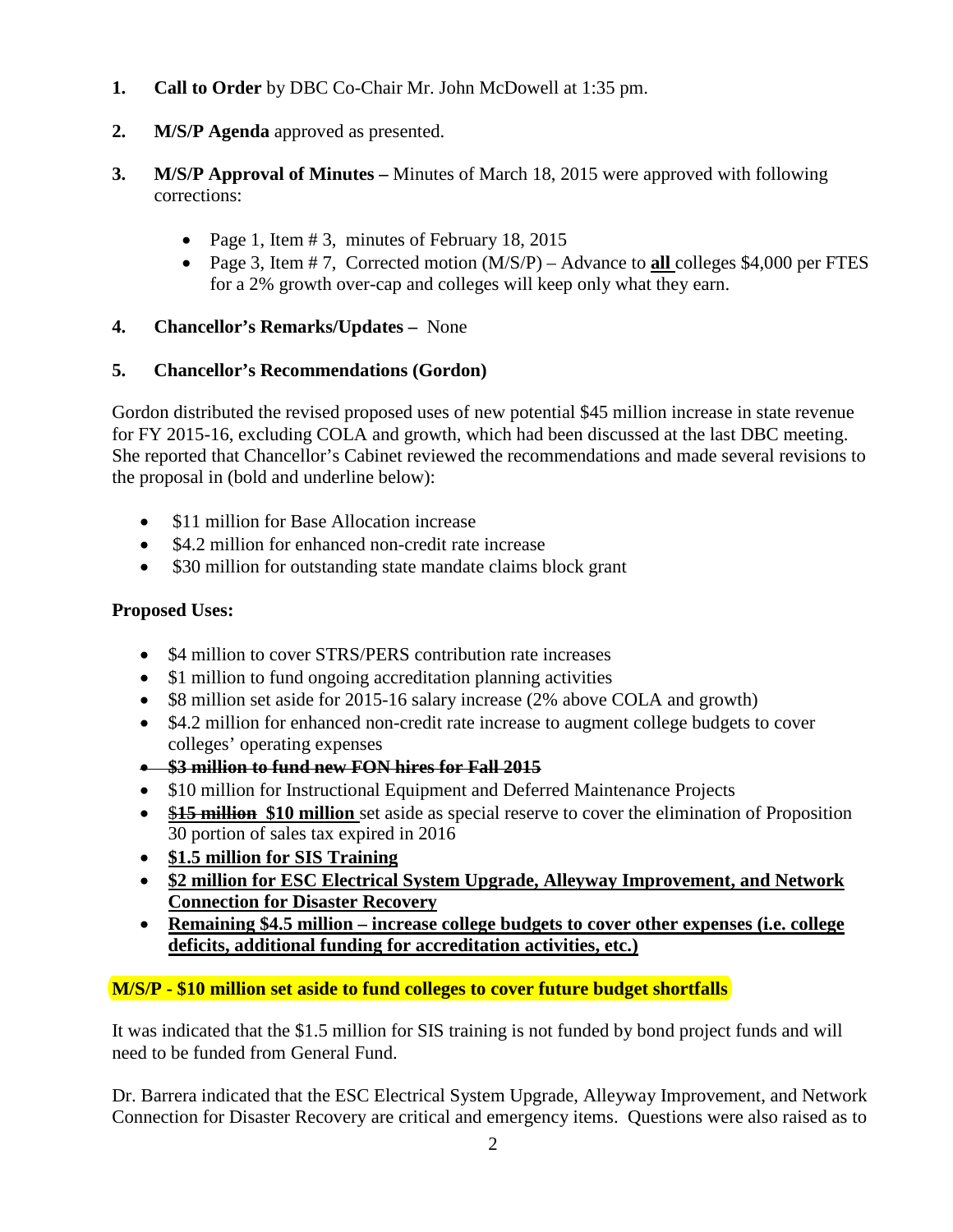why the deferred maintenance reserve fund cannot be used to cover the \$2 million for ESC projects. It was indicated that the deferred maintenance reserve fund has all been committed and there are no funds left for the ESC projects.

There was discussion about the proposed \$10 million set aside as special reserve to cover the elimination of Proposition 30 portion of sales tax expired in 2016. Support was expressed for the \$10 million set aside but not to attach it solely to the expiration of the Proposition 30 sales tax in 2016. Some raised concerns about colleges still having inadequate funds, and that funds should be going out to colleges to support general operations. Some indicated that it is prudent to set aside funds to address future cost increases, including unfunded liabilities and other increasing future operations costs. It was noted that May Revision may bring in larger funding and would provide new funds to address college needs.

# **M/S/F - Delete \$10 million set aside as special reserve. (7 Yes, 11 No)**

Support was voiced for a special reserve but the reserve would have to be used to address future budget shortfalls, not specifically to cover the elimination of Proposition 30 funds.

**M/S/P – Approve the revised Chancellor's Recommendations including the amendment of the \$10 million set aside to fund colleges to cover future budget shortfalls.**

#### **6. Enrollment Update (Pearl)**

FTES projection as of April 6, 2015 showed that the District as a whole is at 104,572, slightly above a 4.75% target. Seven colleges are projecting to meet 4.75% targets. Southwest College is projecting to achieve 8% growth. City College is projecting at close to base. The projection included Summer I projection for several colleges. Mary Pearl reported that the Second Period Accounting Attendance report will be close to 104,572. It will be a basis for the State Chancellor's Office to revise the funded enrollment growth revenue for the Second Principal Apportionment (P2).

Members inquired about the expenditure per FTES study (cost of enrollment) for future review.

# **7. Institutional Effectiveness = Framework of Indicators (Bobbi Kimble & Jeanette Gordon)**

Bobbi Kimble reported that the State requires that each college develop, adopt, and post institutional effectiveness goals framework for FY 2015-16 as mandated by SB 860. Similar information has been reported to the Institutional Effectiveness Committee. A list of the framework of indicators was provided. In this initial year (FY 2015-16) of implementation, four goals below will be required to be reported to the State by June 15, 2015 and posted on the State Chancellor's Office's website by June 30, 2015:

- Student performance and outcomes: **Course Completion Rate**
- Accreditation status: **Accreditation Status**
- Fiscal Viability: **Fund Balance**
- Compliance with State/Federal guidelines: **Overall Audit Opinion**

College and ESC staff attended statewide training. College District goals will be collected by the Institutional Effectiveness Office (Maury Pearl) and posted online centrally to the State Chancellor's Office website.